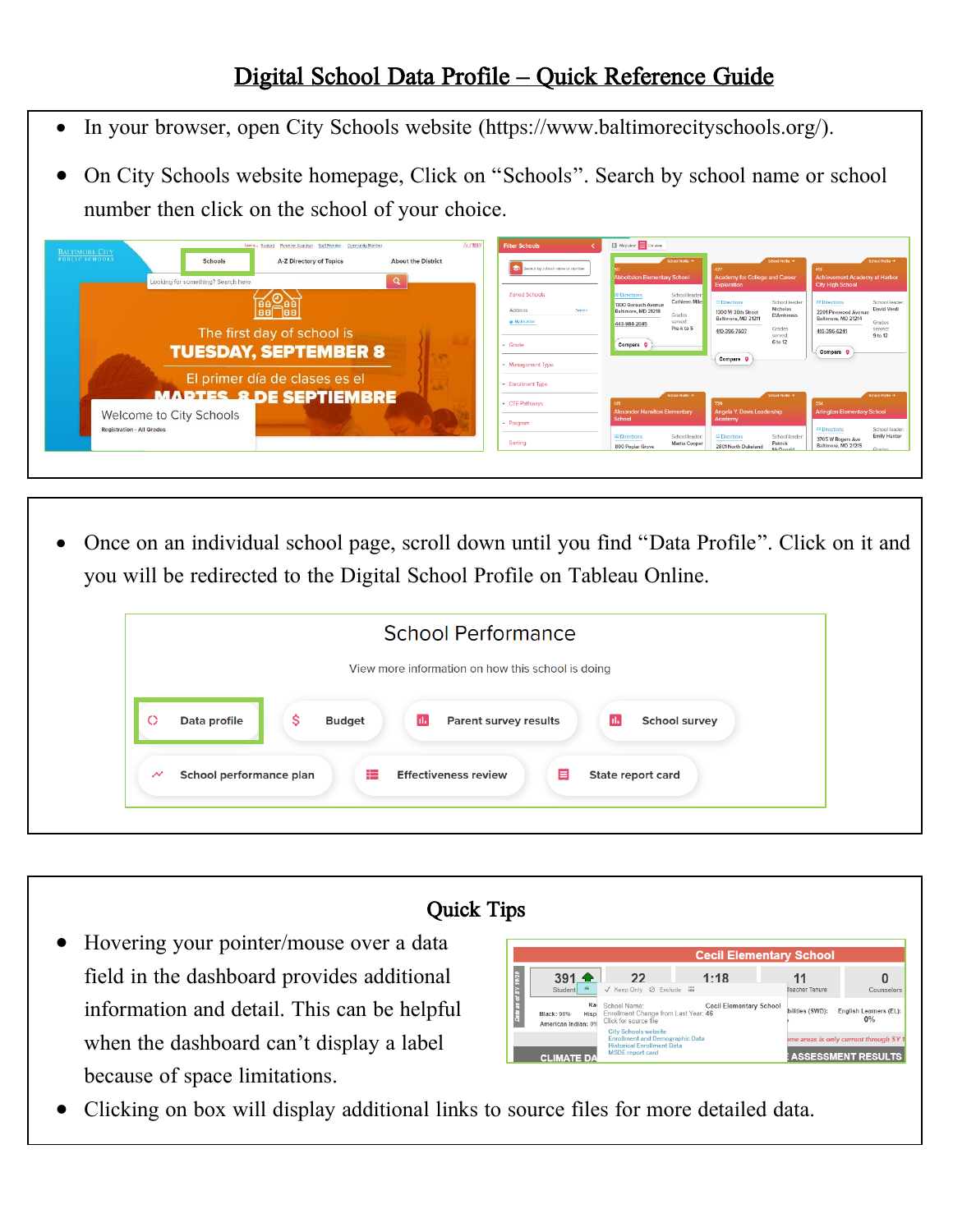**School Information:** This is the top section of the Digital School Profile, providing general information for each school including:

| <b>Charles Carroll Barrister Elementary School</b>                      |                                                  |                                                                                                         |                                              |                                                                                        |            |                                      |   |
|-------------------------------------------------------------------------|--------------------------------------------------|---------------------------------------------------------------------------------------------------------|----------------------------------------------|----------------------------------------------------------------------------------------|------------|--------------------------------------|---|
|                                                                         | 336<br><b>Students</b>                           | 25<br><b>Teachers</b>                                                                                   | 1:14<br>Teacher: Student                     | Avg. Teacher Tenure                                                                    | Counselors | MSDE Star Rating SY 18/19            |   |
|                                                                         | <b>Black: 39%</b><br>American Indian: $\leq 5\%$ | <b>Race/Ethnicity Composition</b><br><b>White: 16%</b><br>Hispanic: 43%<br>Pacific Islander: $\leq 5\%$ | Asian: $\leq 5\%$<br>Multiracial: $\leq 5\%$ | <b>Students with Disabilities (SWD):</b><br>7%*<br>*Unofficial, Not Yet MSDE Certified |            | <b>English Learners (EL):</b><br>41% | R |
| Data shown is most current public information available for the metric. |                                                  |                                                                                                         |                                              |                                                                                        |            |                                      |   |

- (1) Enrollment Number of students enrolled at the school as of September 30 of SY 20/21. Arrow shows movement compared to last year's enrollment number. E.g. arrow pointing up with number 46 means that there are 46 more students enrolled in the school during SY 20/21 than SY 19/20.
- (2) Number of Teachers\* Number of teachers in service at the school as of SY 20/21. \*Official figures are based on full-time teachers as of 10/15/2020.
- (3) Teacher to Student ratio.
- (4) Average Teacher Tenure\* Average teacher tenure or years of service.
- (5) Number of counselors at the school as of SY 20/21.
- (6) MSDE Star Rating School star rating by MSDE as of SY 18/19. This is the most recent update of this information and remains in effect currently.
- (7) Race/Ethnicity Composition % of enrollment by race/ethnicity.
- (8) Students with Disabilities (SWD) % of enrollment that are students with disabilities.
- (9) English Learners (EL) % of enrollment that are English learners.
- (10) Charter Renewal Ratings summary rating regarding renewal of the charter or contract for an operator-run school. Hover and follow the link for more details.

|                                                                                                                                                                                                                                                                                                                                                                                                                                                                                                                 | <b>Information Icon:</b> Hover on the icon to show additional<br>$\bullet$                                                                                                                                    |
|-----------------------------------------------------------------------------------------------------------------------------------------------------------------------------------------------------------------------------------------------------------------------------------------------------------------------------------------------------------------------------------------------------------------------------------------------------------------------------------------------------------------|---------------------------------------------------------------------------------------------------------------------------------------------------------------------------------------------------------------|
| <b>Charter Renewal Ratings:</b><br>$\mathbf{r}$<br>Not Applicable                                                                                                                                                                                                                                                                                                                                                                                                                                               | information about the dashboard. Click on the icon to show                                                                                                                                                    |
| 疆                                                                                                                                                                                                                                                                                                                                                                                                                                                                                                               | links to all source files which include:                                                                                                                                                                      |
| <b>School Profile Dashboard</b><br>Acronyms<br>SWD: Students with Disabilities<br>EL: English Learners<br>ED: Economically Disadvantaged<br>KRA: Kindergarten Readiness Assessment<br>Click for source files<br>Attendance Historical Data<br><b>City Schools website</b><br><b>Historical Enrollment Data</b><br><b>KRA Source File</b><br><b>MSDE</b> report card<br><b>PARCC</b> data file<br><b>Parent Survey Source File</b><br><b>School Survey Source File</b><br><b>Summer Distance Learning Survey</b> | (1) Historical Attendance Data: Selected year official attendance data by<br><b>MSDE</b><br>(2) City Schools Website<br>(3) College Enrollment Data: Selected year college readiness.<br>(4) MSDE Report Card |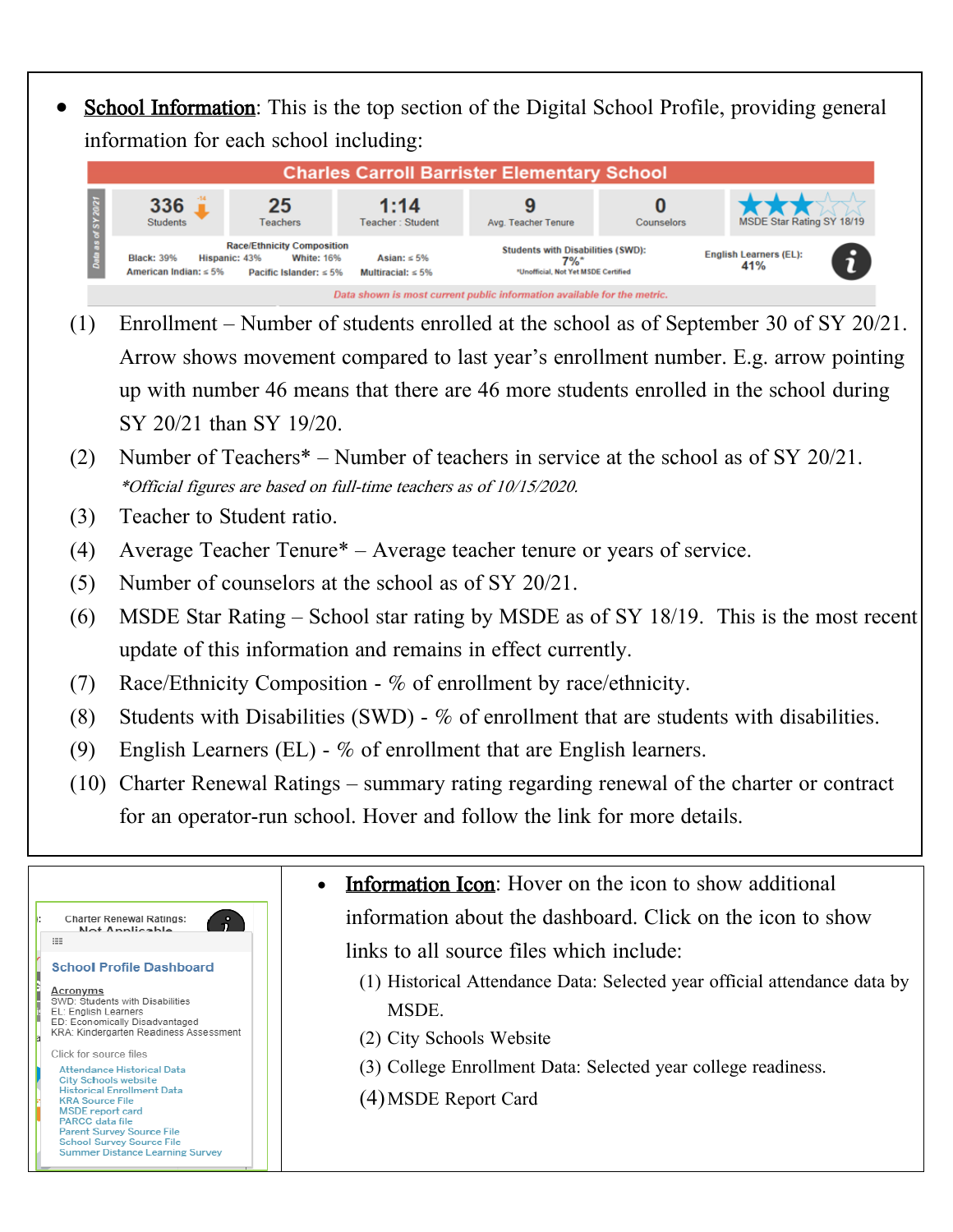- (5) Enrollment and Demographic Data: City Schools official school-level enrollment and demographic data.
- (6) Graduation Data: Selected year [Adjusted Cohort Graduation and Dropout Rate Data.](https://reportcard.msde.maryland.gov/DataDownloads/FileDownload/390)
- (7) Historical Enrollment Data: City Schools official school-level enrollment and demographic data for the previous year.
- (8) KRA Source File: Kindergarten Readiness Assessment school-level results.
- (9) PARCC data file: Historical school-level PARCC results since SY14/15.
- (10) SAT and Historical SAT files: Highest Average SAT Scores Among Diploma Track Graduates for SY19/20 and for the prior year.
- (11) Parent Survey Source File: Official annual City Schools parent survey results.
- (12) School Survey Source File: Selected year official Maryland school survey (student) results by MSDE.

**Climate Data:** This view displays details of different attendance indicators.



(1)The donut shows cumulative attendance rate of SY 19/20.

(2) State Attendance Goal – consistent rate at  $94\%$ .

(3)District Average Attendance Rate – average attendance rate across City Schools.

(4)Out-of-School Suspension – count of out-of-school suspension incidents where arrow shows trend compared to last year's suspension incident count.

**State Assessment Results:** This view displays the most current Maryland assessment results by grade band. The view is divided into Math (on the left) and English Language Arts (on the right). Information in each section includes:

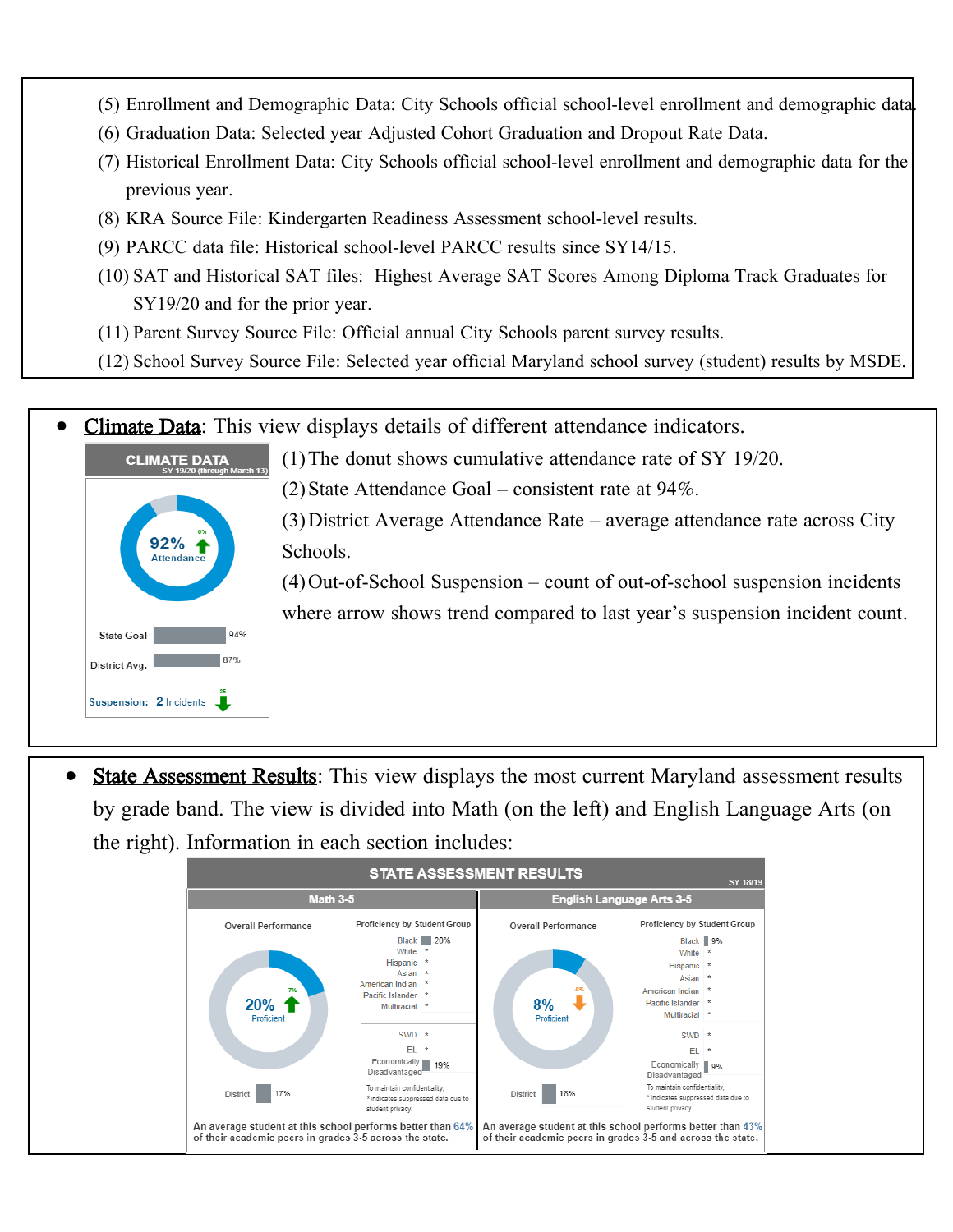- (1) Overall Performance Donut  $\%$  of students who are proficient in that subject area (MCAP or PARCC score of 4 or 5), with arrow indicating trend compared to last year's proficiency and the number indicating % change.
- (2) Proficiency by Student Group % of students (in a student group) who are proficient in that subject area (MCAP or PARCC score of 4 or 5).
- (3) District Performance % of students in the district (in the grade band) who are proficient in that subject area (MCAP or PARCC score of 4 or 5).
- (4) Student Growth Percentile when compared to students with similar performance across state (hover for more details).



**Early Literacy Metrics:** This view displays most recent Kindergarten Readiness Assessment result. Result in donut shows % of Kindergarten students who demonstrated readiness for Kindergarten at the beginning of the school year. Arrow indicates % change of readiness compared to that of last year.



Note: this section is only available for schools that serve kindergarten students.